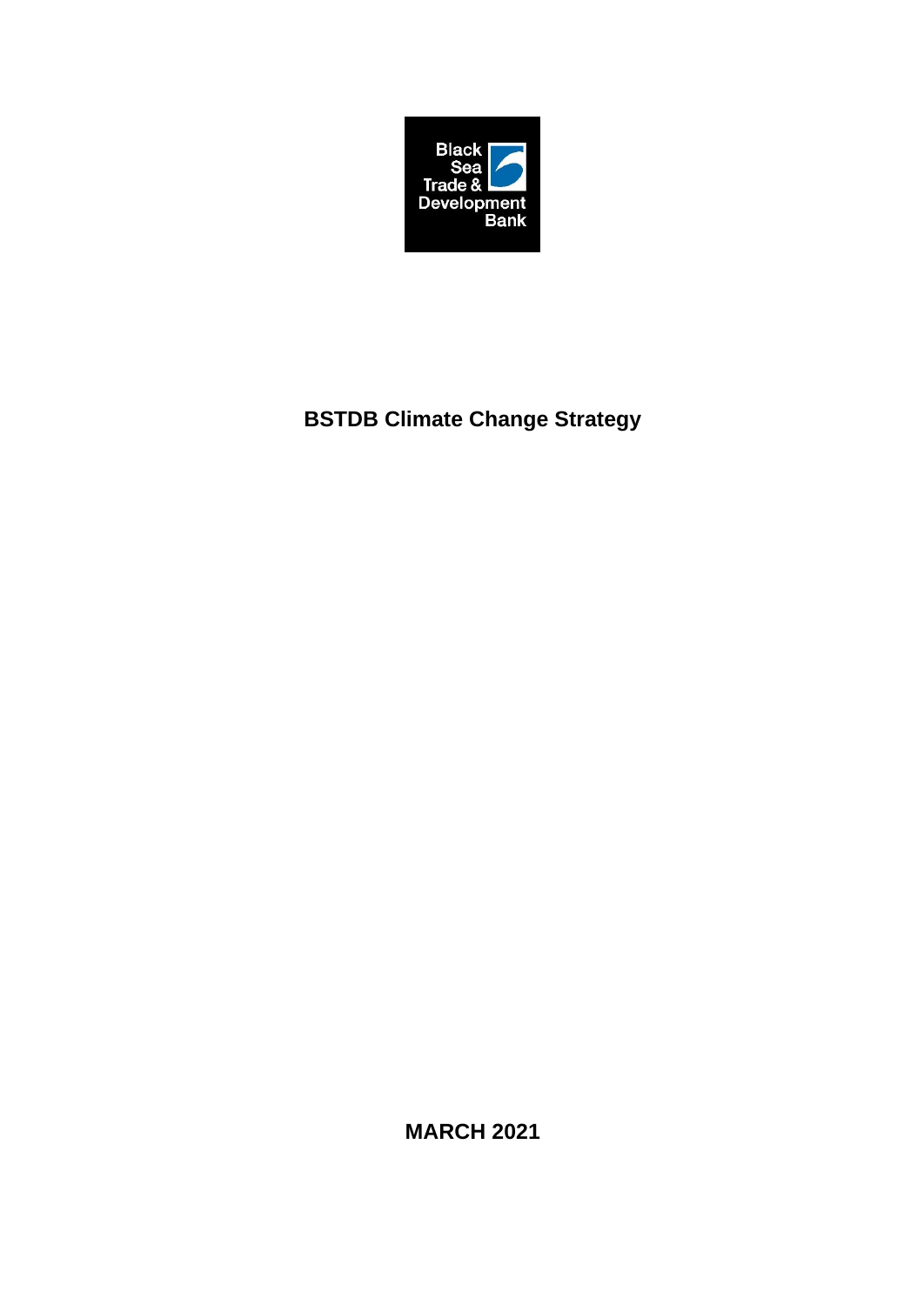# **Content:**

| Acronyms                                           |
|----------------------------------------------------|
| <b>Key Definitions</b>                             |
| <b>Executive Summary</b>                           |
| Foreword                                           |
| <b>Financing Climate Mitigation and Adaptation</b> |
| Paris Agreement and Relevance to BSTDB             |
| <b>Strategic Goal and Objectives</b>               |
| <b>Addressing Climate Mitigation</b>               |
| <b>Addressing Climate Adaptation</b>               |
| <b>Accounting for Climate Risk</b>                 |
| Carbon Accounting                                  |
| <b>Green and Climate Bonds</b>                     |
| Climate Funds                                      |
| <b>Thermal Coal</b>                                |
| Nuclear Power                                      |
| <b>Implementation Steps</b>                        |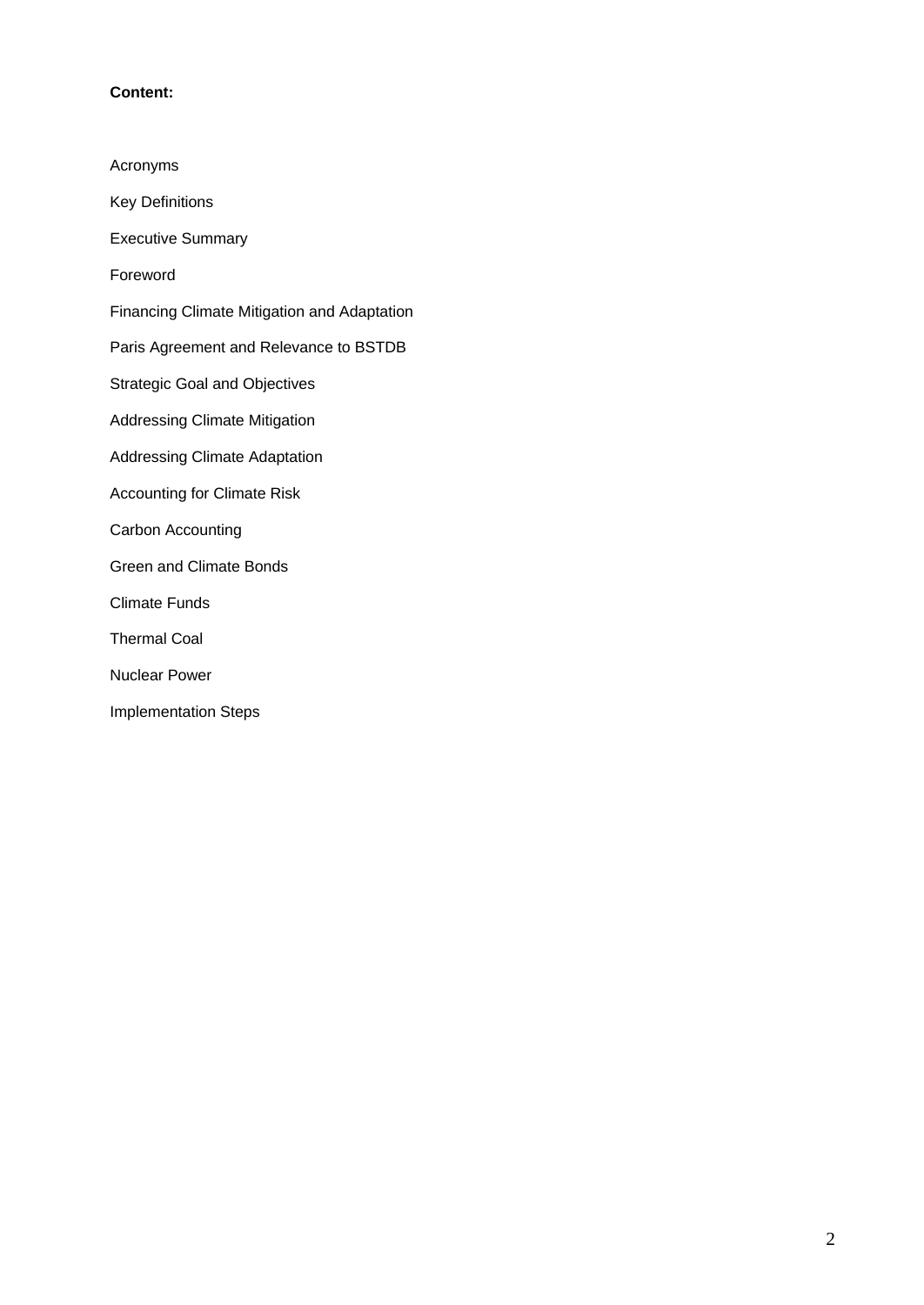# **Acronyms**

| <b>AFD</b>    | Agence Française de Développement                  |
|---------------|----------------------------------------------------|
| <b>CRP</b>    | <b>Climate Resilience Principles</b>               |
| <b>CIF</b>    | <b>Climate Investment Funds</b>                    |
| <b>DFI</b>    | Development Finance Institution                    |
| EIB           | European Investment Bank                           |
| <b>EBRD</b>   | European Bank for Reconstruction and Development   |
| E&S           | <b>Environmental and Social</b>                    |
| FI.           | <b>Financial Intermediary</b>                      |
| <b>GCF</b>    | <b>Green Climate Fund</b>                          |
| <b>GBP</b>    | <b>Green Bond Principles</b>                       |
| <b>GEFTF</b>  | <b>Global Environment Facility Trust Fund</b>      |
| <b>GEEREF</b> | Global Energy Efficiency and Renewable Energy Fund |
| <b>GHG</b>    | <b>Greenhouse Gas</b>                              |
| <b>IAEA</b>   | International Atomic Energy Agency                 |
| <b>IDFC</b>   | International Development Finance Club             |
| <b>INDC</b>   | Intended Nationally Determined Contribution        |
| <b>IFI</b>    | International Financial Institution                |
| <b>IPCC</b>   | Intergovernmental Panel on Climate Change          |
| <b>MDB</b>    | Multilateral Development Bank                      |
| <b>NPP</b>    | <b>Nuclear Power Plants</b>                        |
| R&D           | <b>Research and Development</b>                    |
| <b>SDGs</b>   | Sustainable Development Goals                      |
| <b>UN COP</b> | United Nations Conference of Parties               |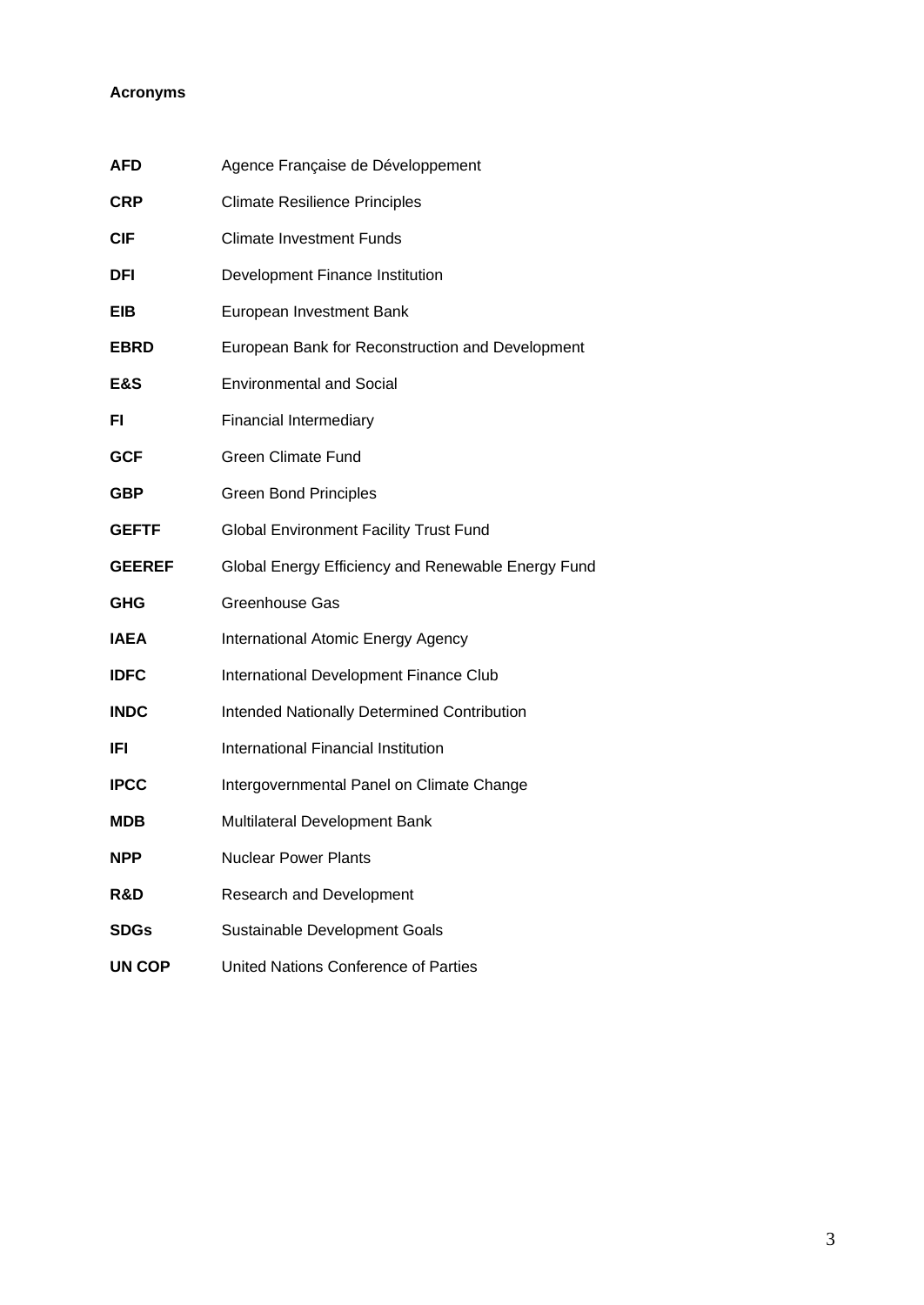#### **Key Definitions**

*Climate Change -* The long-term global alteration of temperature and weather patterns.

*Green House Effect -* A process by which radiation from the planet's atmosphere warms the surface to a temperature above what it would be without an atmosphere.

*Green House Gases (GHG)* - Gases that absorb and emit radiant energy, causing the 'greenhouse effect'. The primary GHG in the Earth's atmosphere are water vapor, carbon dioxide, methane, nitrous oxide and ozone.

*Climate Mitigation -* The reduction of the emission sources causing global warming, and enhancing sinks for carbon removal.

*Climate Adaptation -* Adjustments in the environmental and socio-economic systems to both moderate harmful impacts and utilize opportunities arising from climate change.

*Climate Financing* - Financing from a diverse range of sources that seeks to support mitigation and adaptation actions that will address climate change.

*Climate Co-benefits (in operations) –* Operations where climate benefits are secondary, or side effects to the primary intention.

*Carbon Accounting* - A tool used to disclose emissions at a fixed point in time and in line with financial accounting periods, allowing stakeholders to understand how a financial institution's loans and investments are contributing to, or inhibiting, the transition to a low carbon economy.

*GHG intensity of a portfolio* - The total annualized absolute GHG emissions of a portfolio, either total or per million invested.

*Green Bond* - Bond instruments where the proceeds are used exclusively to finance and re-finance projects that contribute to climate change mitigation, climate change adaptation, natural resource conservation, biodiversity conservation, and pollution prevention and control.

*Intended Nationally Determined Contribution* - A caveat of the Paris Agreement allowing each country to set its own emission reduction targets.

*De-Carbonisation* - Reducing the amount of GHG emissions produced from the burning of fossil fuels.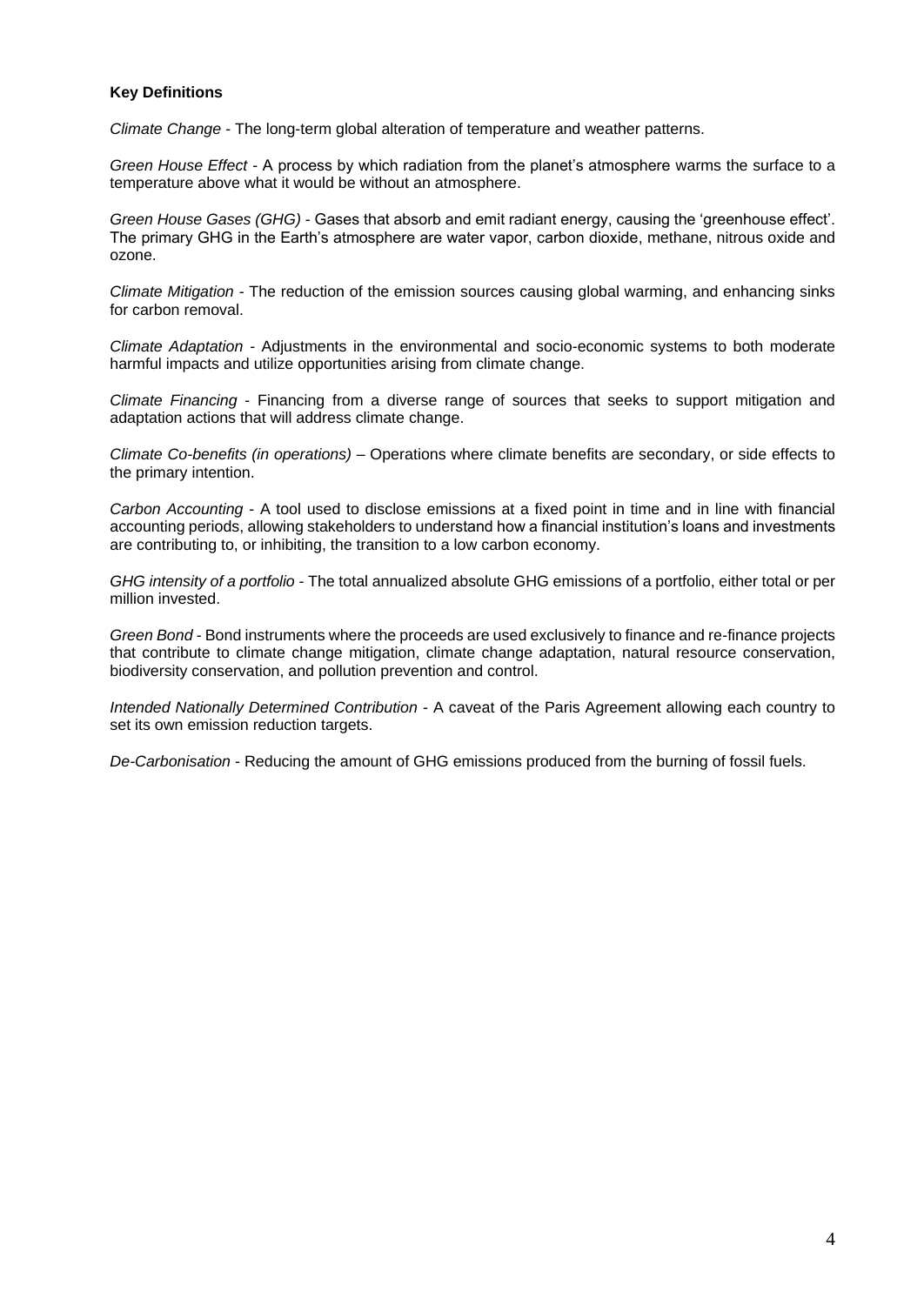#### **Executive Summary**

Climate change affects the natural environment and human wellbeing through loss of ecosystems and their services, threats to water and food security, deterioration of man-made capital, and ability of economies to sustain growth and alleviate poverty. Thus, climate change threatens development, and combating it is an unprecedented global developmental challenge.

The development finance institutions play an important role in addressing climate change by providing financing for climate change mitigation and adaptation activities, thus making economies more climate friendly and more resilient to climate impacts. The Paris Agreement duly recognizes the role the financial sector has to play in shifting capital allocation towards climate financing and low-carbon economies.

Over the years, BSTDB supported operations with positive climate impact, but it can play a more notable role in addressing this global issue. At the same time the Bank recognizes that climate change poses new challenges to fulfilling its mandate and remaining meaningful, relevant and effective for its shareholders.

While aware of the pandemic-related lingering economic exigencies and uncertainty at the time of its approval, the Climate Change Strategy represents the vision and approach of BSTDB in addressing climate-related issues over the next ten years and beyond, and defines a more purposeful role for the Bank in supporting its shareholders to both mitigate and better cope with the impacts of climate change. By way of this document the Bank intends to better align its financing with the Member States climate priorities and commits to achieve the following three strategic objectives: 1) to gradually reduce net emissions in the portfolio by setting periodic emission targets aiming at achieving zero net emissions by 2050; 2) to gradually increase the share of its funding to climate positive operations and operations with climate co-benefits to at least 30 percent; and 3) to build capacity to better serve Member States public and private sector actors in mitigation and adaptation efforts.

In successfully meeting these objectives BSTDB will develop within twelve months following the approval of this Strategy a comprehensive implementation plan, which will systematically address climate issues at both strategic and operational level. GHG emission reduction is a crucial part of climate mitigation, and the Bank will strongly support future such efforts. Renewable energy investments, energy and resource efficiency, sustainable infrastructure, green buildings and electric transport systems will be among BSTDB's financing priorities. At the same time the Bank will gradually phase out support for carbon-intensive sectors.

Raising additional capital and exploring new sources of finance are central to fulfilling the Bank's strategic objective of mobilizing more capital for climate financing. BSTDB will seek to build a solid portfolio of green operations thus building expertise as well as gaining credibility. This will help attract more capital, including through green and climate bonds following the prevailing standards, access grants and technical assistance for project preparation needs, and contract concessional loans from climate funds.

BSTDB will build capacity to support and enhance mitigation and adaptation in both existing and new operations, either internally or by targeted outsourcing. This especially applies to vulnerable sectors such as construction and real estate, coastal infrastructure, agribusiness, mining, water-intensive sectors and utilities. These efforts will be made possible by both updating the Bank's assessment frameworks to account for climate risks as well as strengthening the due diligence process to identify and manage more accurately the climate change impacts on its operations. Using tools like carbon accounting methods and disclosure of the carbon intensity of its portfolio will help track and measure progress towards achieving the Bank's strategic goal.

BSTDB will seek balance on the issue of coal, by adhering to international best practices and trends, while respecting the sector's importance to its shareholders. This means that financing will be open for increased sustainability, or re-purposing of current operations. Similarly, considering the low carbon nature of nuclear energy and the fact that many of the Bank's Member States see it as an effective way to achieve the emissions targets of the Paris Agreement, BSTDB will, under certain conditions, be prepared to finance such operations in cooperation with larger and more experienced MDBs. In doing so the Bank will develop and embed strict safety standards into its risk assessment framework, as well as comprehensive nuclear screening guidelines and due diligence requirements.

The Bank will periodically review and adjust the implementation plan so that it contributes effectively to achieving the Climate Change Strategy's goals and objectives. BSTDB will ensure the relevance of the Strategy itself through a mid-term review in 2025, followed by necessary adjustments. Overall, the Strategy will help the Bank contribute more effectively to meeting the needs of its Member States in reducing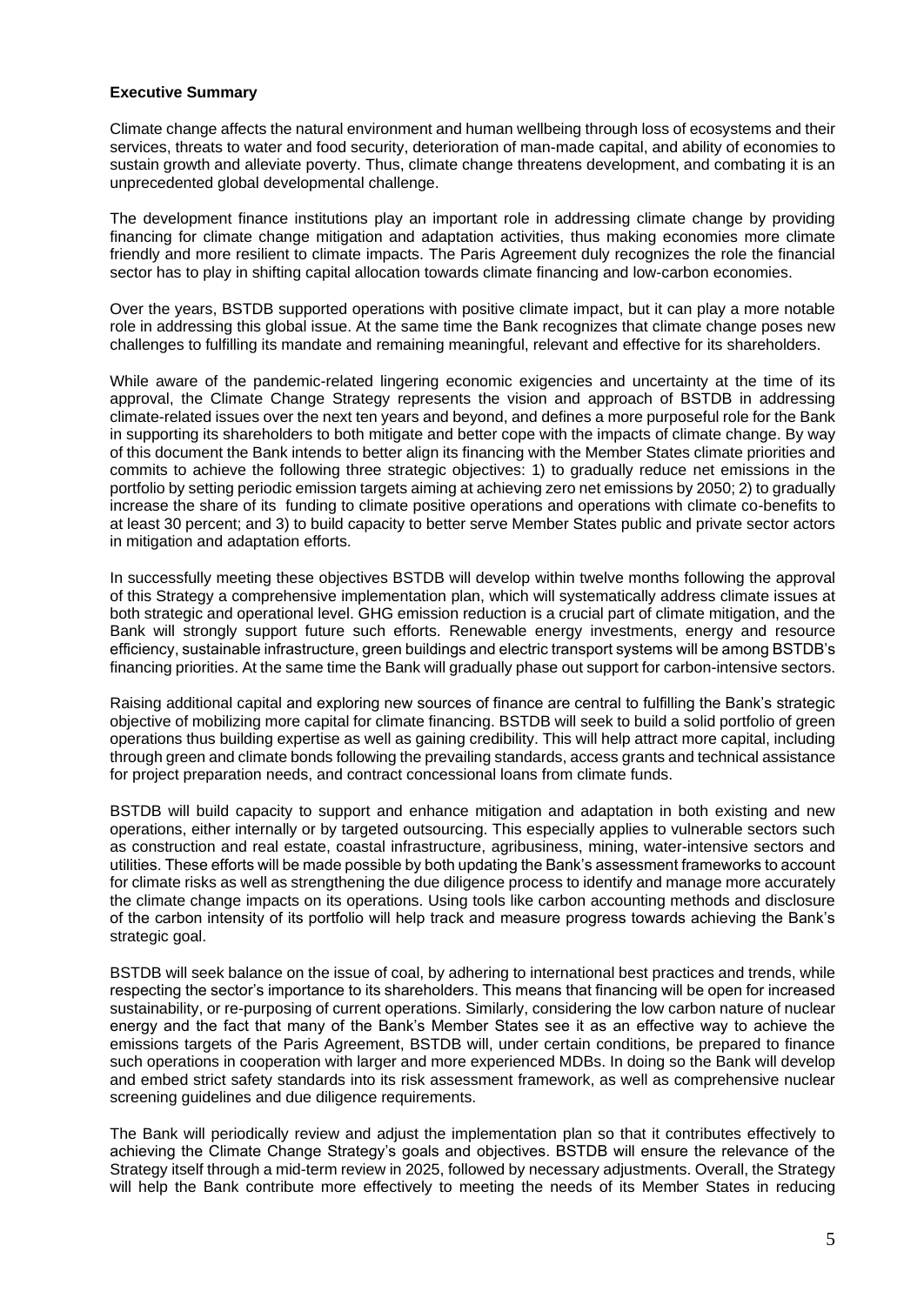emissions, shifting to low carbon economies, and becoming more resilient to the impacts of climate change, and thus fulfilling its mandate in a more meaningful and relevant manner in the years to come.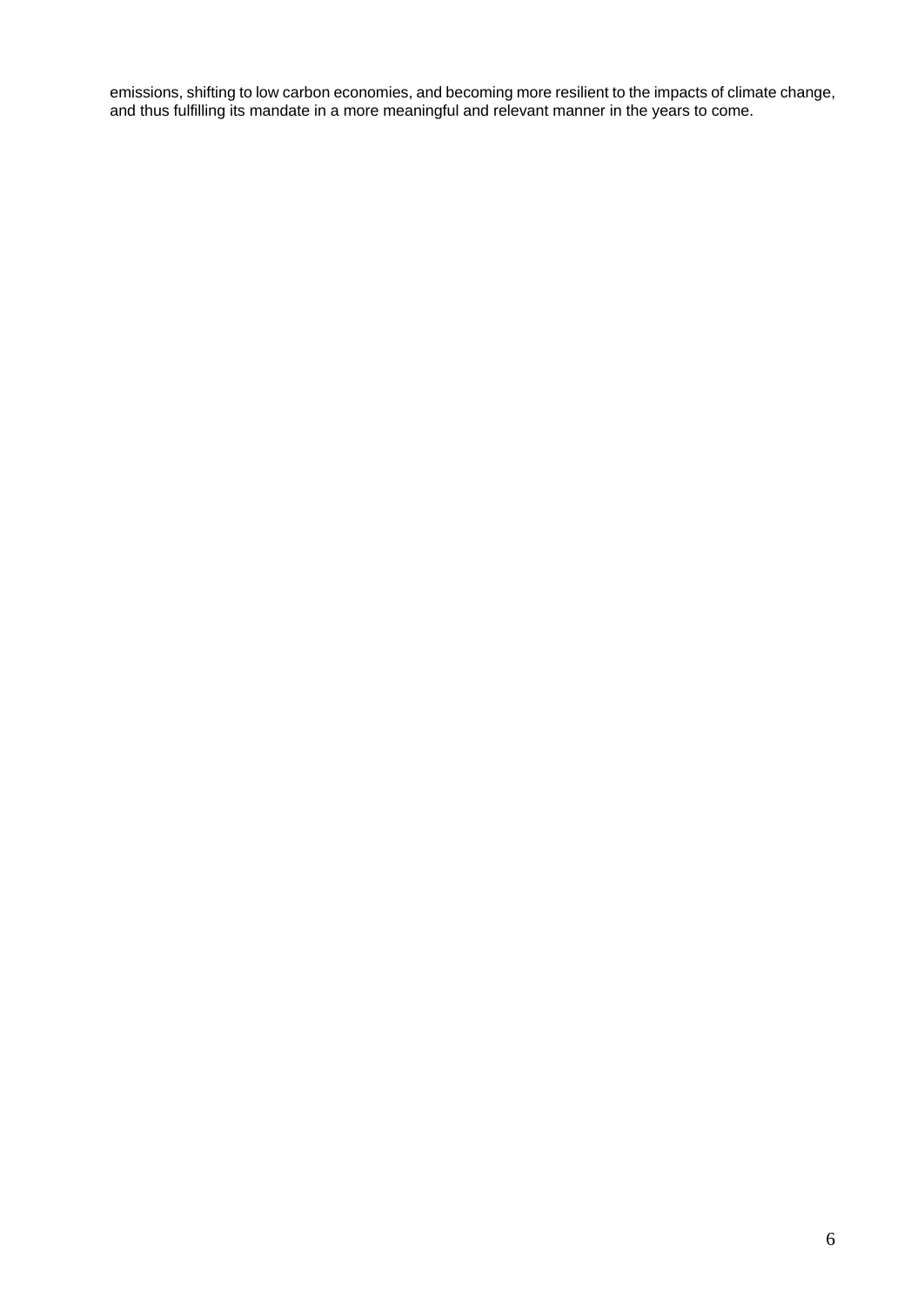# **Foreword**

The Earth's climate is affected by the increasing anthropogenic emissions that change the composition of the atmosphere and cause global warming, a process known as climate change. This phenomenon is characterized by more apparent shifts in temperature, precipitation, rising sea level, and more extreme weather events. The change in temperature and precipitation patterns impact water, agriculture and food security. Rising sea levels affect ocean currents and weather patterns, coastal areas and security of human settlements. The observations over the last hundred years show clear evidence of increased incidents of extreme weather events such as storms, floods, droughts and heat waves. This directly affects the natural environment and human wellbeing. It also affects businesses and national economies by accelerating deterioration of man-made capital, and the ability to sustain growth and alleviate poverty. Thus, climate change threatens development, and combating it is an unprecedented global developmental challenge.

The development finance institutions (DFIs) play an important role in addressing climate change. They provide financing for climate mitigation and adaptation activities, thus making economies more climate friendly and more resilient to climate impacts. In 2018-2019 DFIs, including bilateral and multilateral, mobilized more than USD 194 billion in climate financing, with a large majority of these funds earmarked for investments into climate mitigation.

The Paris Agreement duly recognizes the role the financial sector has to play in shifting capital allocation towards climate financing. Moreover, it specifically calls for the financial institutions to support actions that reduce emissions, build resilience, decrease vulnerability, and help de-carbonize the global economy.

BSTDB, as a Multilateral Development Bank (MDB), has the mandate to promote economic cooperation and development in the Black Sea Region. It provides financing solutions to private and the public sector actors and creates value for its shareholders. All Member States of the Bank are vulnerable to climate change. Reasons for this include historic underinvestment, outdated practices, and aging infrastructure; as a result, they are less able to withstand the effects of the changing climate and therefore are increasingly vulnerable. Over the years BSTDB addressed this issue by supporting operations focused on reduction of emissions, promoting renewable energy generation, energy efficiency, cleaner production, modernization of existing, and building of new robust infrastructure, as well as more sustainable transport systems. Since 2011 the green financing, including operations with climate co-benefits, has comprised on average 20 percent of the Bank's annual new commitments. While this unquestionably has had a positive climate impact, the Bank has the potential to play a more notable role in addressing this global issue. At the same time climate change also poses new challenges to the Bank's ability to fulfill its mandate; therefore, BSTDB needs to be properly consider and account for these issues in its operations.

This document represents the vision and approach of BSTDB in addressing climate change through the operations it finances, by setting strategic goals, and identifying priority climate actions to be implemented over the coming years. Overall, the Strategy defines a more purposeful role for the Bank in supporting its shareholders to mitigate climate change and better cope with its impacts. The Strategy is compatible with approaches of other MDBs, the Sustainable Development Goals (SDGs), the Principles of Mainstreaming Climate Actions within Financial Institutions, and the Paris Agreement. The Strategy does not intend to burden the Bank with additional costs, but rather refocuses priorities with practical actions that will help BSTDB remain meaningful, relevant and effective in achieving its mandate. The document recognizes that climate change is a shifting and dynamic process requiring a similarly dynamic institutional approach. Therefore, BSTDB's implementation plan will be regularly reviewed and the Strategy adapted as needed.

#### **Financing Climate Mitigation and Adaptation**

The general approach in dealing with climate change shared by the international and national decisionmaking, academic bodies, and peer DFIs builds on two distinctive yet complementary strategies: climate mitigation, and climate adaptation. Mitigation focuses on reduction of emission sources as the main cause of global warming and enhancing the sinks for carbon removal from the atmosphere. Examples of mitigation include reducing energy demand by increasing energy efficiency; phasing out fossil fuels and increasing use of renewable sources; removing carbon through afforestation and carbon capturing technologies; etc.

Climate adaptation focuses on adjustments in the environmental and socio-economic systems to both moderate harmful impacts and utilize opportunities arising from climate change. In other words, adaptation aims at reducing the risks or vulnerabilities posed by climate change and increasing resilience. Examples of climate adaptation include physical protection of coastal communities; resettling from flood-prone areas; switching to drought resistant crops; revision of building codes so that new developments can withstand severe weather events; etc.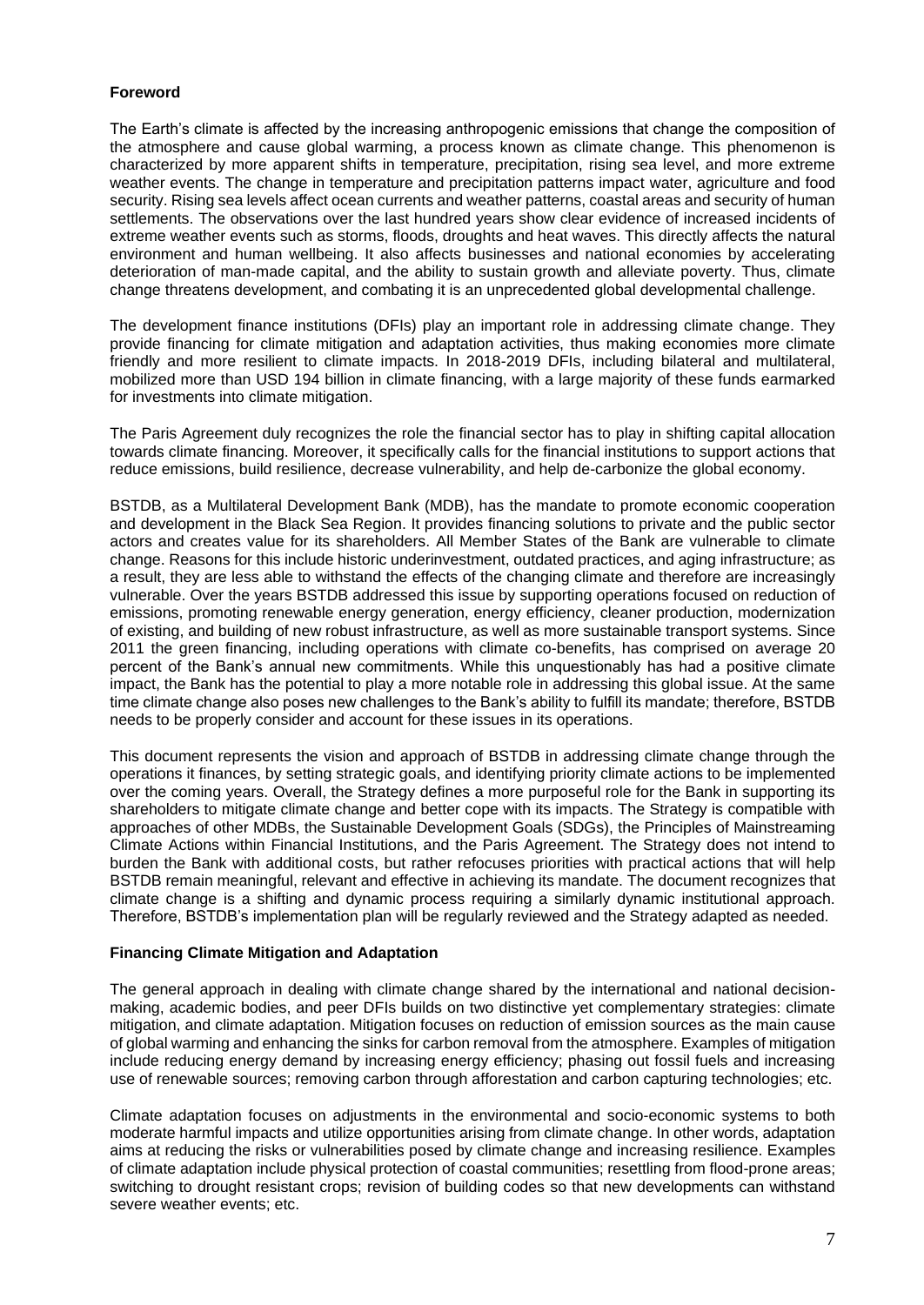Thus, mitigation addresses the causes of climate change, while adaptation addresses the climate impacts. Both strategies are interrelated, complementary, and necessary. Mitigation may help stabilize climate change and potentially meet the global target of temperature increase of just 1.5-2°C above the preindustrial levels by the end of the century. However, even with substantial mitigation efforts, the climate would still continue to change and adaptation to these changes is imperative. Similarly, adaptation alone is not sufficient to eliminate all negative impacts and needs to be paired with mitigation to holistically limit climate change.

Allocation of public and private sources in investments that support climate change mitigation and adaptation is commonly referred to as climate financing. In broad terms it aims at reduction of GHG emissions and helping societies better cope with climate impacts. Climate financing is largely dominated by investments in mitigation actions, adaptation receiving roughly one fifth of the total. Currently more and more institutions make commitments to decrease this discrepancy.

By way of this Strategy, BSTDB will consider climate mitigation and adaptation in its financing decisions and will integrate them into its policies, operational activities, and overall portfolio management. Climate issues will be identified at early stages of operation development, to account for climate mitigation, resilience and adaptation of any new operation.

#### **Paris Agreement and Relevance to BSTDB**

The Paris Agreement was signed by 197 parties in 2015 and represented a unique global achievement. It has three main objectives:

- Keep global average temperature rise by the end of this century below 2°C and pursue efforts to limit it to 1.5°C;
- Adapt to climate change and reduce countries' vulnerabilities to its impacts; and
- Align finance flows with countries' pathways to low GHG emissions and resilient development.

The success of the Paris Agreement lies in the fact that it allows each country to set its own emission reduction targets through the so-called Intended Nationally Determined Contribution (INDC) and to adopt its own strategy to meet them by 2030.

The overwhelming majority of BSTDB Member States have already ratified the Paris Agreement, and have approved at government level their individual INDCs. The INDC outlines the country's emission reduction target, the national socio-economic climate priorities, the most vulnerable sectors, and what mitigation and adaptation actions are necessary to meet said target. For example, Albania committed to reduce its emissions by 2030 by 11.5 percent, Azerbaijan by 35 percent, Bulgaria, Romania and Greece by 40 percent, Georgia by 15 percent, Moldova and Russia by 70 percent, Ukraine by 60 percent etc., from the business as usual level. Some Member States also indicated the financial implications of meeting their INDC. Moldova for example estimated that in the period 2020-2030 it will require USD 5bn for mitigation actions and USD 0.2bn for adaptation measures.

Aligning the financing priorities of BSTDB with the INDCs of its Member States will play an important role in supporting its shareholders in meeting their climate mitigation and adaptation commitments. This in turn will contribute to BSTDB fulfilling its mandate in a more meaningful and relevant manner in the years to come.

#### **Strategic Goal and Objectives**

The goal of the BSTDB Climate Change Strategy is to notably increase the support to its shareholders in limiting climate change and coping more effectively with its impacts, as well as better aligning its financing to their climate priorities. In order to achieve this strategic goal, the Bank commits to meet in the next ten years the following three key objectives:

• Gradually reduce the net emissions in the portfolio by setting periodic emission targets aiming at achieving zero net emissions by 2050;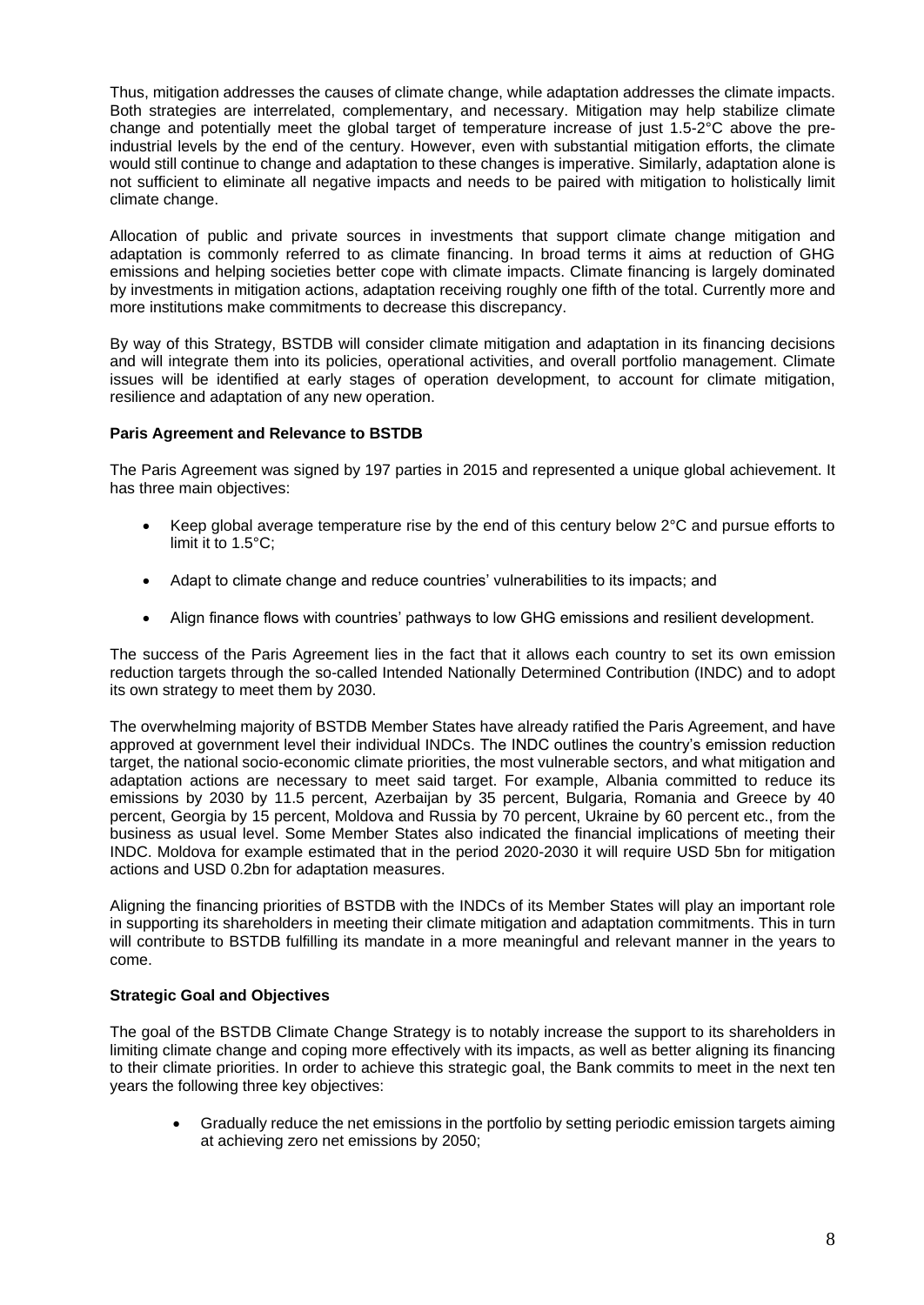- Mobilize more capital for shifting economies to low-carbon and climate resilient models and increase gradually to at least 30 percent the share of its funding in the next ten years for climate mitigation and adaptation operations, and operations with climate co-benefits; and
- Build capacity to better serve the Member States public and private sector actors in mitigation and adaptation efforts, either internally or by targeted outsourcing.

The general approach of the Bank towards achieving these objectives will mainly be through shifting the financing priorities to more climate positive operations, increasing the climate positive potential in operations, and gradually phasing out support for carbon intensive sectors primarily the ones based on fossil fuel. BSTDB will develop climate specific products and credit lines to support building a solid portfolio of green operations, This will help attract more capital, including through green and climate bonds following the prevailing standards, access grants and technical assistance for project preparation needs, and contract concessional loans from climate funds.

BSTDB will build capacity to support and enhance mitigation and adaptation in both existing and new operations, either internally or by targeted outsourcing. This will specifically apply to the vulnerable sectors such as construction and real estate, coastal infrastructure, agribusiness, mining, water-intensive sectors and utilities. For this reason, the Bank will update its credit assessment frameworks to account for climate risks and by strengthening its due diligence process to identify and manage more accurately the climate change impacts on its operations. Using tools like carbon accounting methods and disclosure of the carbon intensity of its portfolio will help track and measure progress towards achieving the Bank's strategic goal.

BSTDB will seek balance on the issue of coal by adhering to international best practices and trends, while respecting its importance to the shareholders. The Bank will support operations in the sector that will aim specifically at increasing sustainability, re-purposing of current operations, and operations that will reduce the reliance on coal. Similarly, considering the low carbon nature of the nuclear energy and the fact that many of the Bank's Member States see it as an effective way to achieve the emissions targets of the Paris Agreement, BSTDB will, under certain conditions, be prepared to finance such operations. In doing so the Bank will develop and embed strict safety standards into its risk assessment framework, as well as comprehensive nuclear screening guidelines and due diligence requirements.

Further down the document defines in more detail the approach BSTDB will take, the principles it will follow, and the methodologies it will use in implementing its Climate Change Strategy.

#### **Addressing Climate Mitigation**

BSTDB will notably increase its support of renewable energy and energy efficiency as a way of decreasing GHG emissions in the portfolio and making economies more energy efficient and independent. Large-scale renewable energy investments, energy efficiency/renewable energy credit lines, and direct investments in green buildings and electric transport systems will be among the priorities.

Renewable energy generated by wind, solar, biomass and biogas, small and medium hydropower, and geothermal holds strong net climate benefits and over the last decade has transformed from a novel, insignificant and subsidy-dependent sector into a stand-alone and important consideration for most of the Bank's Member States. With significant advantages introduced across the Black Sea region, such as feedin tariffs, renewable energy zones, green certificates and other attractive incentives, renewable energy represents a viable sector for climate mitigation financing. While BSTDB already supports a number of such operations, there is opportunity to further increase its exposure to the renewable energy sector, helped by favorable legislation, demand growth and great natural potential of the region.

The operations financed through Financial Intermediaries (FIs) are viewed as opportunities to expand climate change mitigation and adaptation efforts to a wider pool of sub-borrowers, helping them to transition towards low carbon economies. In this respect BSTDB will develop climate-specific credit lines such as green construction finance, green mortgages, energy efficiency consumer loans, etc., as well as the appropriate eligibility criteria for such credit lines. These will include energy efficiency, renewable energy, water efficiency, green buildings, energy accumulation and storage systems, waste management and others.

As the Bank moves towards increasing its exposure to the public sector it will develop and support operations aiming at investing in climate-friendly and resilient urban infrastructure. This may include water supply, street lighting, climate-friendly waste projects, and green municipal transport projects. BSTDB will also explore new climate markets, investment vehicles, and increase internal capacity and support.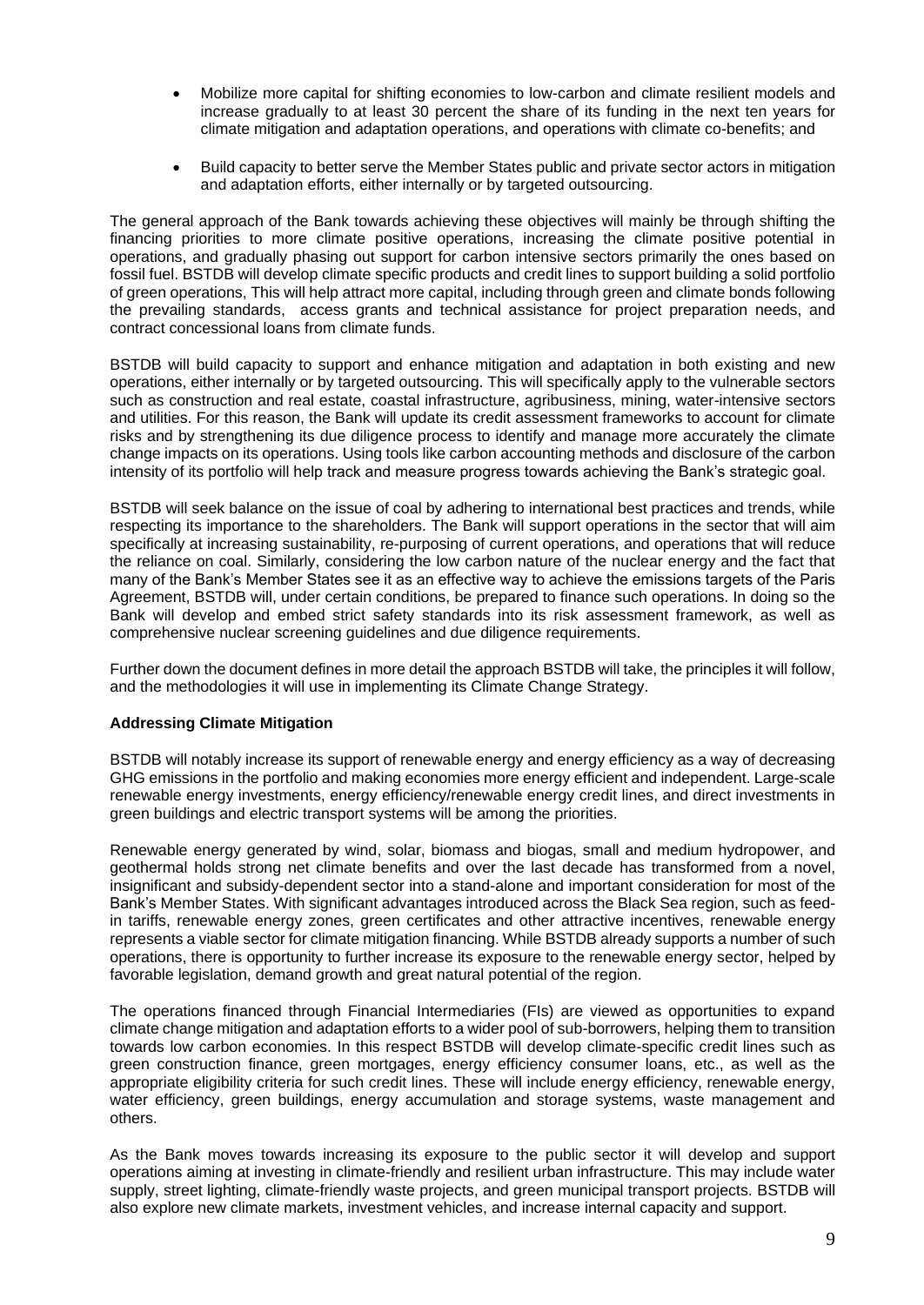As a first priority action in achieving the portfolio emission reduction objective early in 2021 the Bank will determine its carbon baseline based on the past three years' GHG emission average of the portfolio. This will help identify the most carbon intensive sectors followed by setting the first emission reduction target for such sectors that BSTDB will commit to meet by 2030. At this stage it is expected the emissions reduction target to cover mostly energy, industrials, and materials sectors, but at a later stage it will be gradually extended to the less carbon intensive sectors. Determining the carbon baseline will also help develop the longer-term roadmap and methodology to achieve the zero net portfolio emissions by 2050.

#### **Addressing Climate Adaptation**

BSTDB will develop internal capacity in order to support its clients in identifying climate change impacts that are likely to affect their operations. This in turn, will help formulate adaptation strategies that will increase resilience through improved practices, and investments in measures and technologies that are better suited to a changing and more variable climate, thus reducing long-term risk. In this respect, BSTDB will follow the IDFC-MDB's Common Principles for Adaptation Climate Finance. Climate change adaptation reaches many sectors of the economy, but particularly the most vulnerable ones, such as construction and real estate, water supply, hydropower generation, coastal infrastructure and water-intensive industries, agribusiness and mining. Investments in making these sectors climate resilient help businesses reduce costs, improve profitability and increase competitiveness.

In construction and real estate, BSTDB will seek to support projects that enhance resilience by designing buildings, infrastructure, parks and public spaces to cope with extreme weather events, such as floods and heat stress. The Bank's proceeds could be directed to counterbalancing the rising capital costs for developers linked to managing these climate risks.

In water-intensive sectors and utilities, BSTDB will aim at improving efficiency of water use by reducing losses in water supplies; helping businesses achieve water savings through efficiency improvements; and reducing water demand through rational pricing, metering and consumer awareness programs.

In the energy generation sector BSTDB will support projects that build resilience and increase energy diversity, such as new hydropower plants and making existing ones more robust to hydrological variability; promoting efficient use of cooling water in thermal power generation; and strengthening power transmission networks so they can better cope with climatic extremes and shifts in demand.

In agribusiness*,* BSTDB will support adaptation through investments designed to improve water efficiency in irrigation; optimize water use in agri-processing; and make supply chains more resilient through improved equipment and facilities for production, storage and transport.

In manufacturing companies, BSTDB will target investments that improve water and energy efficiency through modern technologies and practices; and management of climate risks to supply chains by addressing bottlenecks and providing support to suppliers.

In mining operations, BSTDB will look to finance projects aiming at improving mine water management systems, including more resilient wastewater storage and increased dam safety in tailing ponds. Additionally, the Bank will support efforts of the mining companies to utilize new technology allowing their operations to withstand harsher climatic conditions; and promote operations that include adapted supply chains.

#### **Accounting for climate risks**

Climate risks can impact investments physically as a result of severe weather events and longer-term changes in the climate, as well as through legal and policy driven mechanisms, shifts in technology, and market changes as economies transition to low-carbon models. Both physical and transition risks affect the financial profile of businesses and may result in losses. The most vulnerable sectors in this respect are hydropower, thermal power generation based on fossil fuels, agriculture and agribusiness (water intensive), ports, and infrastructure. The active portfolio of BSTDB includes operations in most of these sectors, which creates the need for the Bank to participate in mitigation of these risks.

In order to account for climate risks and ensure these are properly managed BSTDB will incorporate climate risks into its existing risk assessment frameworks. This will focus specifically on how the physical risks will impact the operation and its environment, its supply chain, productivity and labor, its asset value, and its market. On the transition risks side the assessment will focus on how the technology, policy and legal changes will impact the operation, its suppliers, assets, and markets due to changes in the preferences of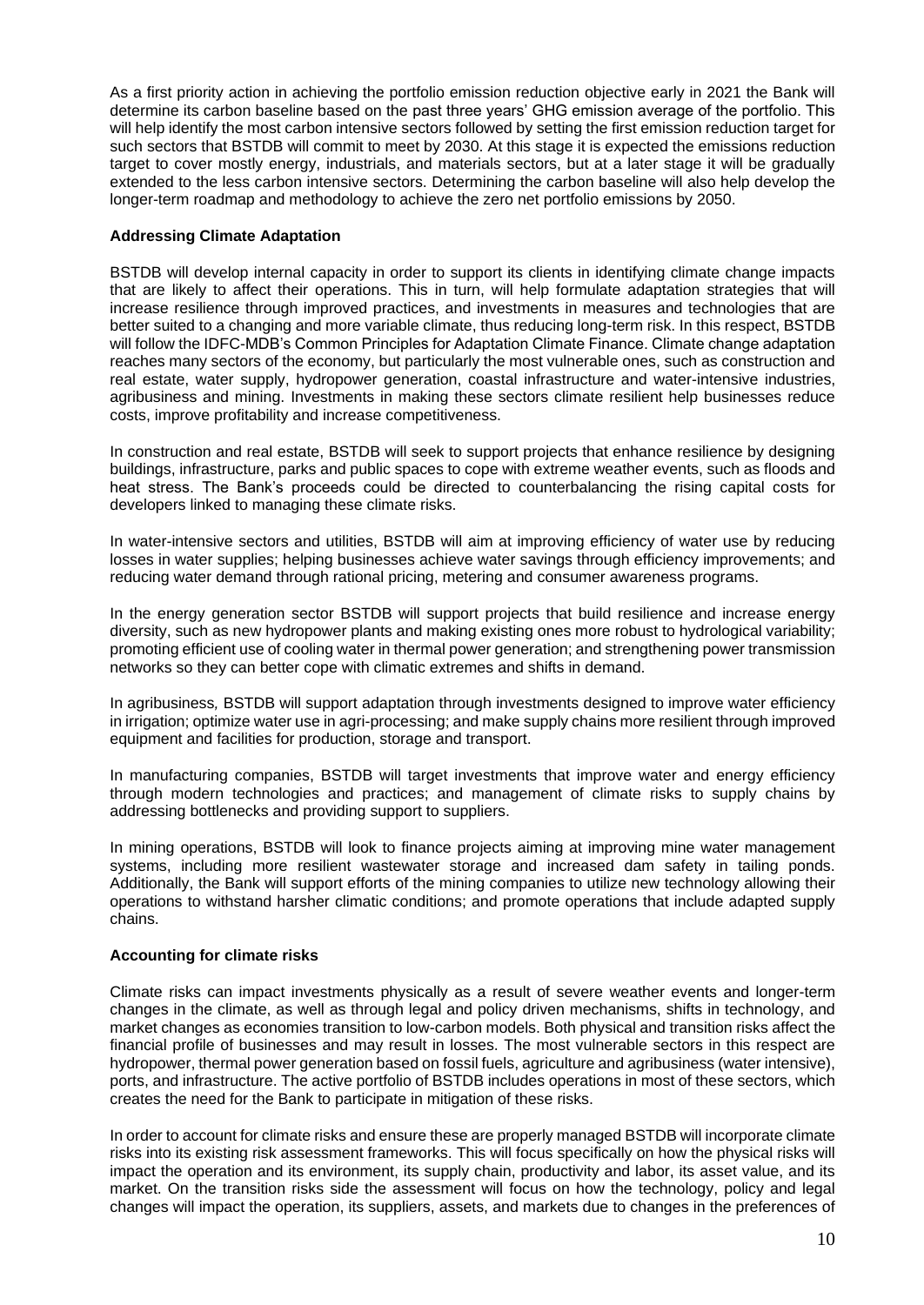the consumers. The overall approach will include three main stages: 1) screening climate change risk at the early stages, as the climate risk may not always be relevant to every operation; 2) assessment of climate change risks and options available; and 3) performing climate sensitivity analysis. As a start, in early 2021 BSTDB will perform an analysis of climate risks in select operations.

BSTDB will update its due diligence process by introducing climate change risks along other risks and impacts. This will include development of climate screening procedures based on existing sector specific guidelines and checklists and will cover industrial activities, power generation, infrastructure projects, agribusiness, construction and real estate, waste processing, etc. Climate screening will help understand better whether the climate mitigation is relevant to the operation, based upon the current and expected local climate change, the vulnerability of the area and the technical details of the operation. It should also help assess the short-term adaptation costs when compared to long-term damage due to climate change.

BSTDB will carry out assessment of climate change risks and options available, bearing in mind the distinction between mitigation and adaptation. If mitigation will be considered, it is important that the climate impact assessment will include the expected GHG emission level and the measures to reduce it; the available options to improve energy efficiency in the projects; and how the project will contribute to the country's climate mitigation goals and the goal of this Strategy. When adaptation will be considered relevant, the Bank will cooperate with its Borrowers to make the projects more resilient to the extreme weather conditions, to recover more quickly once extreme conditions return to normal, and make the projects more flexible when the extent and speed of climate change is uncertain.

To the extent possible, the Bank will also introduce, as part of its due diligence, climate sensitivity analysis that will consider different climate scenarios and whether the project can survive under such scenarios. BSTDB will work closely with its clients to identify effective measures for any of these scenarios, including back-up measures for the worst case.

#### **Carbon accounting**

Carbon accounting is an important tool used by peer MDBs to disclose emissions at a fixed point in time and in line with financial accounting periods, allowing stakeholders to understand how a financial institution's loans and investments are contributing to, or inhibiting, the transition to a low carbon economy. Generally, it is the estimation of gross GHG emissions generated on an annual basis and includes all the activities, facilities and infrastructure that the institution is financing.

BSTDB will introduce carbon accounting in its operation cycle and will follow the widely accepted standards and tools, primarily the ones developed and used by peer MDBs. In this respect the Bank will adhere to the IFI Framework for a Harmonized Approach to GHG Accounting that establishes a set of common principles that cover the policy commitments, screening, methodology, GHG emissions accounting, and reporting. In line with this, as done by other development banks, BSTDB will report aggregate portfolio emissions based on GHG emissions of each category B+ and A operations, not pro rata based on the Bank's involvement.

As per the accepted protocol of peer MDB's, and similar to how BSTDB requests borrowers to disclose financial statements, the Bank will require borrowers financing carbon-intensive operations to disclose full emission estimates during the due diligence stage. These will be used for internal reporting and public disclosure. The calculation methods used to determine emissions should be feasible in the specific context and internationally recognised, for example: the GHG Protocol methods, ISO 14064, verified carbon standard or other international standards.

BSTDB recognizes that carbon accounting and reporting may be challenging for smaller businesses. Therefore, accounting of emissions will start with carbon-intensive operations and will gradually involve operations in other sectors such as transportation, heavy industries, and agriculture. In the longer term BSTDB will seek to cover the emissions of whole portfolio of category B, B+, A and to the extent possible FI operations. The Bank will combine these data and report its total net portfolio emissions as early as feasible.

#### **Green and Climate Bonds**

Green bonds play an increasingly important role in raising capital for projects that help the transition to a low-carbon economy. These are bond instruments where the proceeds are used exclusively to finance and re-finance projects that contribute to climate change mitigation, climate change adaptation, natural resource conservation, biodiversity conservation, and pollution prevention and control. The market for green bonds is fast developing and in 2019 green bond issuance reached more than USD 250 billion, 50% up compared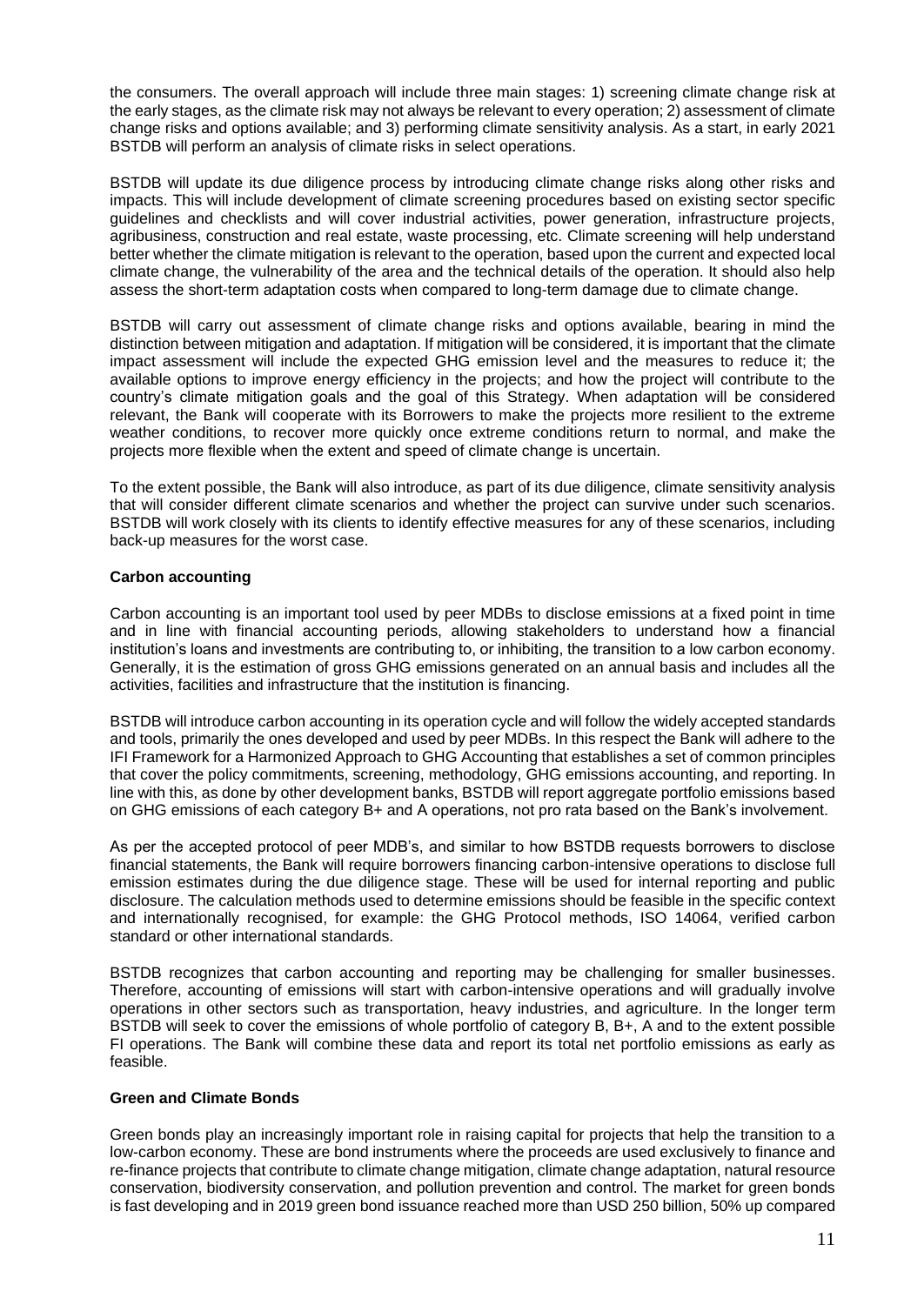to 2018. Climate bonds are similar to green bonds but are specifically aligned with the Paris Agreement's 2°C warming limit. The market for climate bonds is still a nascent one, and there are few examples of climate themed bonds being used to raise financing by private sponsors for low-carbon energy projects. Some MDBs however have successfully raised financing from pension funds and institutional investors through such instruments. While, there are differences in the design of these instruments among MDBs, generally the proceeds of the green bond issue are ring-fenced and applied to climate-related activities according to pre-defined eligibility criteria.

As part of its overall funding strategy, BSTDB will explore issuing green bonds to raise capital for climate financing and will follow the prevailing standards and certification schemes, such as the Green Bond Principles (GBP), the Climate Resilience Principles (CRP), and the EU Green Bond Standard. In doing so, the Bank will ensure the proper use of proceeds and that the eligibility criteria for green projects are clearly defined; it will carry out the appropriate project evaluation and selection which will be clearly communicated to investors; it will use third party approved verifiers to assure the bonds meet the agreed requirements; and it will report in a timely, accurate and transparent manner on the use of proceeds.

## **Climate Funds**

Climate funds play an important role in boosting MDBs' climate financing. In 2019, the MDBs reported a USD 102.7 billion co-financing with climate funds. The major partners in this respect being the Climate Investment Funds (CIF), the Global Environment Facility (GEF) Trust Fund, the Global Energy Efficiency and Renewable Energy Fund (GEEREF), the European Union's funds for Climate Action, and the Green Climate Fund (GCF). The latter is of particular interest to BSTDB since the Bank intends to apply for GCF accreditation and thus obtain support for its climate mitigation and adaptation activities (including renewable energy generation). MDBs may apply either for accreditation to the GCF to apply grants, or concessional loans to projects they generate. Given BSTDB's current status, it will seek accreditation at the level of accessing concessional loans. The Bank already has the financial standards and many of the rules and procedures in place as it follows MDB best practices.

GCF accreditation would enhance the business profile of BSTDB and help the institution increase its climate financing activities since it could blend the concessional financing with its own for eligible climate finance related projects, thus improving access to climate financing on more favorable terms for the benefit of Member States. BSTDB will also explore other opportunities to attract technical assistance and grant finance to further support its climate financing activities.

# **Thermal Coal**

Thermal coal is still the largest source of energy worldwide and the most abundant fossil fuel. It also has the highest  $CO<sub>2</sub>$  emissions intensity when combusted and is recognized as the largest single source of anthropogenic GHG emissions. Coal-fired power plants produce 40% of global electricity, but account for 70% of global CO<sub>2</sub> emissions.

Almost half of BSTDB's Members States, namely Russia, Turkey, Ukraine, Greece and Bulgaria, are among the top 20 coal producing countries in the world and coal extraction and coal-based power generation are still important contributors to their national economies. BSTDB's exposure to the sector over the years has been limited to a few operations, however the Bank commits to adequately respond to international decisions, including of IPCC and UN COP, which urge to end the global reliance on coal and de-carbonize economies. At the same time BSTDB needs to meet the demands of its shareholders to support extractive industries and fossil fuel-based power generation. Therefore, the Bank will develop and follow specific financing criteria for coal. Among these criteria the following will be considered:

- Operations involving existing coal mines, coal-fired power plants, and associated facilities may be supported only if these aim specifically at improving their environmental, and occupational health and safety performance, where the positive impact is demonstrably significant, e.g. upgrades of mine ventilation, safety, and hazard detection and prevention; more efficient emissions treatment; carbon capturing and storage; fuel conversion to less polluting hydrocarbons such as gas, or biomass;
- Financing of plans and programs for coal mine reclamation and closure, and coal-fired power plants' decommissioning.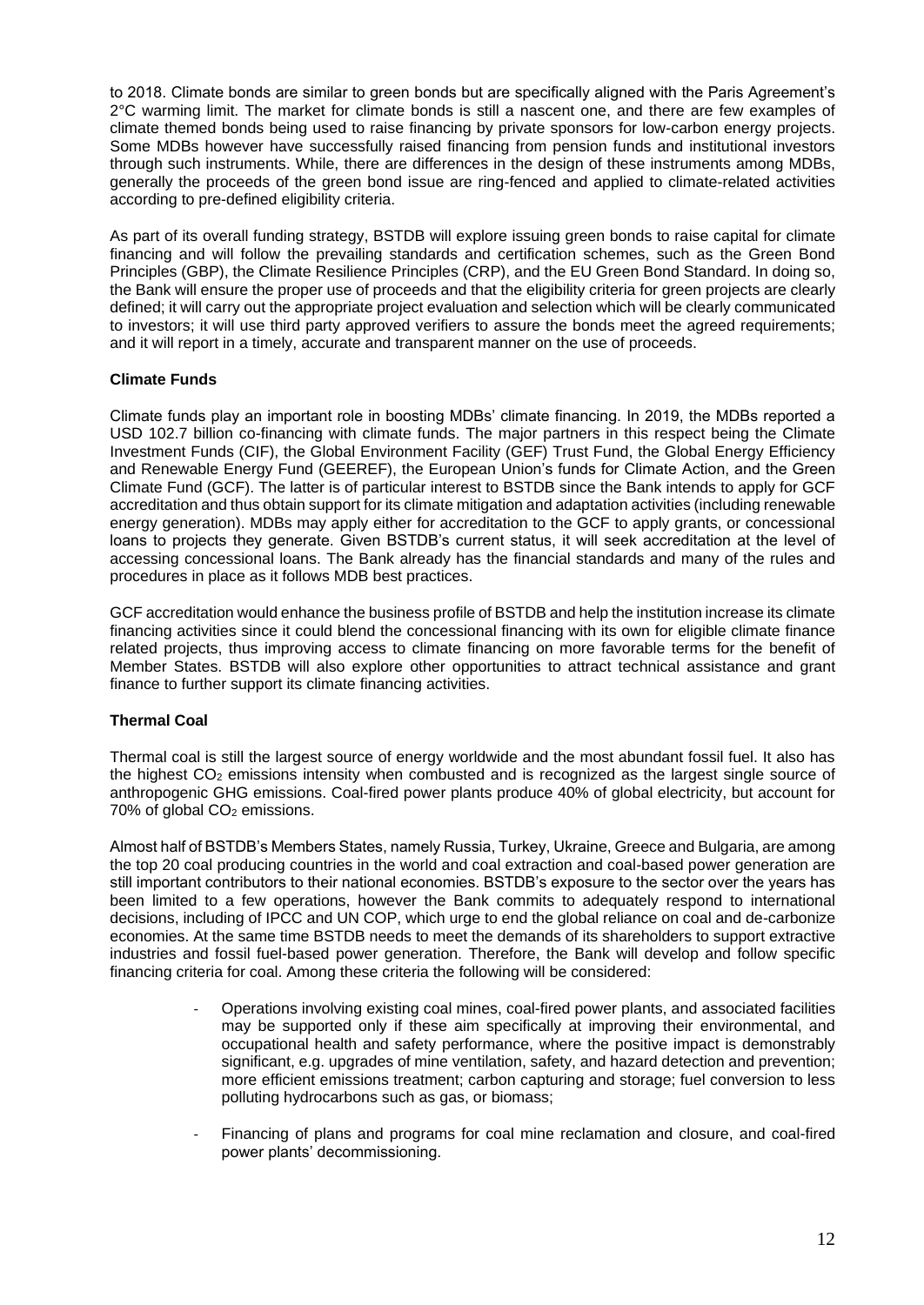BSTDB will not finance greenfield coal mines, coal-fired power plants, nor new associated facilities, such as processing and beneficiation plants, coal transportation and transshipment, coal mining and processing equipment.

BSTDB will continue supporting operations involving metallurgical or coking coal that is used as fuel and reducing agent in steel manufacturing, although it will seek to promote greater efficiency of use and reduced emissions as part of its support. Coking coal accounts for less than 25 percent of all coal consumed worldwide and is of no immediate global concern.

## **Nuclear Energy**

Nuclear energy is considered low-carbon. The bulk of GHG emissions associated with nuclear power stems from cement production needed for the Nuclear Power Plants (NPP), component manufacturing, and uranium mining and enrichment. The analysis of the International Atomic Energy Agency (IAEA) of the life cycle impacts from electricity generation shows that nuclear power is among the lowest carbon emitting technologies available today. In terms of grams of CO<sub>2</sub> equivalent emitted per kW hour, nuclear energy fares better than solar, wind and geothermal, and only hydropower registers lower emissions.

The 2015 Paris Agreement recognizes the liberty of states to decide how to reduce their INDC and what low carbon power generating technology, including nuclear, to choose. The EU Energy Policy also acknowledges the right of individual Member States to determine their energy mix and use nuclear power as part of their strategy to reduce GHG emissions and enhance energy security. IPCC confirmed the significant potential of nuclear power in de-carbonizing the global power sector, and recognized the importance it has to play in achieving the 2°C target of the Paris Agreement.

Among BSTDB's Member States, five have active nuclear facilities, and Turkey is in the process of acquiring a new NPP. Turkey specifically states that it will rely on nuclear power as part of its INDC to mitigate climate change. Other Member States could adopt a similar approach. BSTDB may choose to support the nuclear sector in achieving the strategic goal to reduce emissions and to contribute to the decarbonization of its shareholders economies. In doing so, the Bank commits to adhere to the existing nuclear safety standards and embed these into its risk assessment policies. In this respect BSTDB will develop and strictly follow eligibility criteria for any operation involving nuclear power. These will necessarily include, but not be limited to, the following:

- Eligibility of financing existing, or new nuclear power generation, full fuel cycle, waste management, safety upgrades, lifetime extension, decommissioning, and R&D, or specific programs such as decommissioning, or safety upgrades;
- The operation will not have any implications, direct or indirect in the proliferation of arms using radioactive materials;
- The request for financing will be fully substantiated, bankable, the use of proceeds will be clearly defined, and the Bank will be able to monitor and enforce such use at any time;
- The country of the operation will be a member of IAEA and will have ratified the key international conventions and treaties governing radioactive materials;
- In EU Member States, the proponent has secured the support and acceptance of Euratom and of an MDB with appropriate capacity and expertise e.g. EIB;
- Decommissioning and safety upgrades operations will be co-financed with an MDB of appropriate capacity and expertise e.g. EIB, EBRD;
- The Bank will be able to carry out an enhanced due diligence and has the resources to retain reputable external expertise to assist in assessing and managing the associated risks;
- There is sufficient evidence that the project is publicly accepted and that it does not trigger material reputational risks.

BSTDB will develop also comprehensive nuclear screening guidelines and due diligence requirements that will cover at a minimum: the national legal, regulatory and institutional nuclear framework; the technology